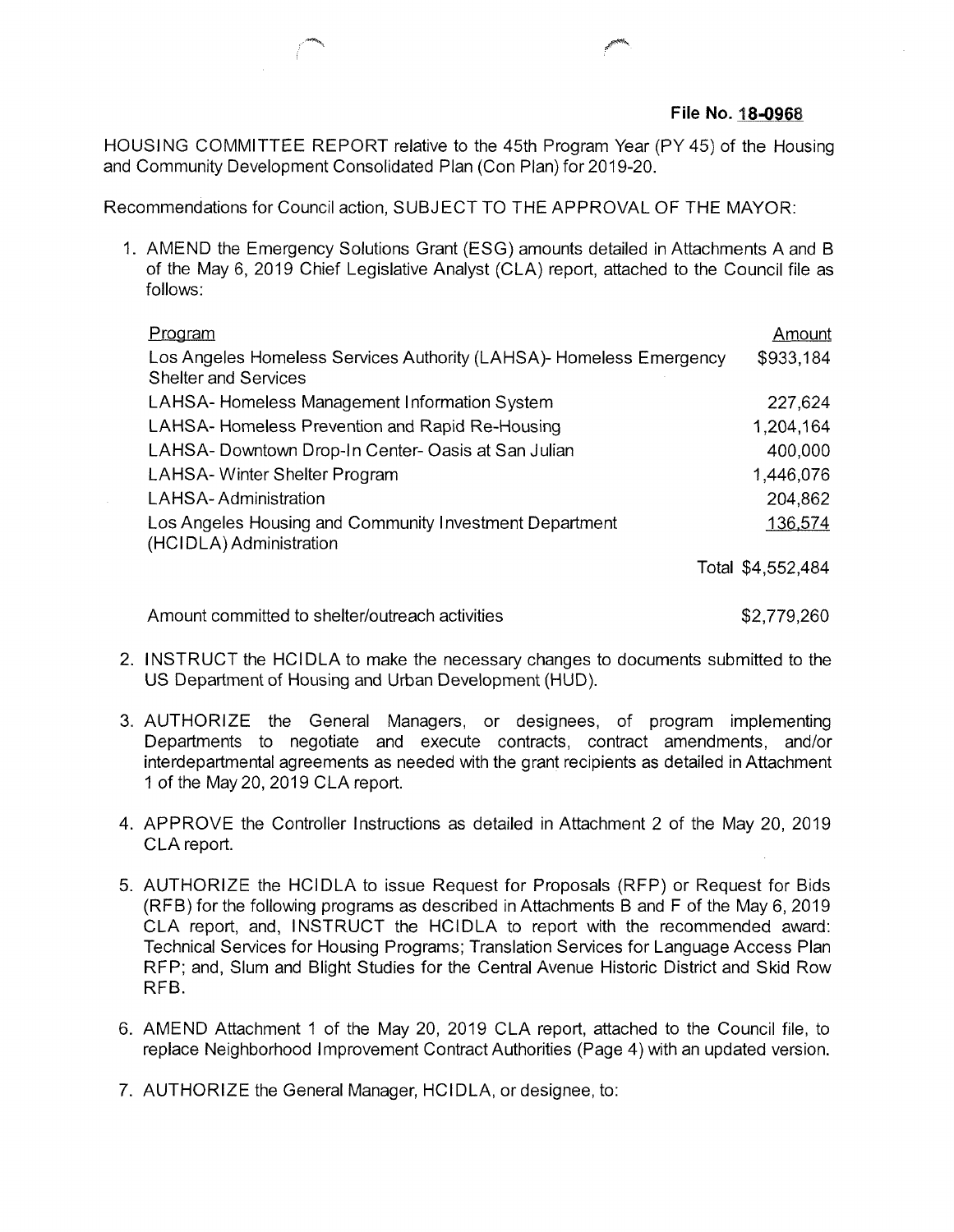- Execute an amendment to Contract No. C-131251 with AG Pacific Construction and a. Development Corporation to add \$10,000 for the Urgent Repair Program from CDBG PY43 savings, to be paid from the Community Development Block Grant Funds No. 424, Account No. 43P559 Urgent Repair.
- Execute an amendment to Contract No. C-131954 with LAHSA to add \$4,401.09 in b. 2015 Emergency Solutions Grant funds for rapid re-housing services to be paid from the Federal Emergency Shelter Grant Fund No. 517, Account No. 43N300 LAHSA.
- c. Submit a minor amendment to HUD for the Consolidated Plan as necessary to effectuate the intent of these actions.
- d. Prepare Controller instructions and/or make any technical adjustments that may be required and are consistent with these actions, subject to the approval of the CLA; and, authorize the Controller to implement these instructions.

Fiscal Impact Statement: The CLA reports that these actions will not have a fiscal impact on the General Fund.

Community Impact Statement: None submitted.

## Summary:

On May 22, 2019, your Committee considered a May 20, 2019 CLA report relative to various amendments, contract authorities and Controller instructions in connection with the Con Plan for 2019-20. According to the CLA, on May 10, 2019, Council approved the Con Plan for Fiscal Year 2019-20. As part of its consideration of the Con Plan, Council instructed the HCIDLA to prepare additional contract authorities, Controller instructions, and any other documents necessary to meet HUD deadlines. Council further instructed the CLA to submit these documents to Council for approval (Council File No. 18-0968). The deadline for the City to submit the Con Plan to HUD is June 11, 2019. As instructed by Council, the May 20, 2019 CLA report provides recommendations for approval of various documents required to implement the Con Plan. This report also includes recommendations to adjust the ESG budget to align with Federal requirements relative to the Shelter/Outreach cap. Finally, this report also includes adjustments to the budgets for the Handyworker Program and Homeless Prevention and Rapid Re-Housing Programs. A detailed explanation of each action is provided in the CLA report. After consideration and having provided an opportunity for public comment, the Committee moved to recommend approval of the recommendations contained in the May 20, 2019 CLA as amended to replace Neighborhood Improvement Contract Authorities (Page 4) with an updated version, attached to the Council File. This matter is now submitted to Council for its consideration.

Respectfully Submitted

HOUSING COMMITTEE

 $\gamma$ il Celilla